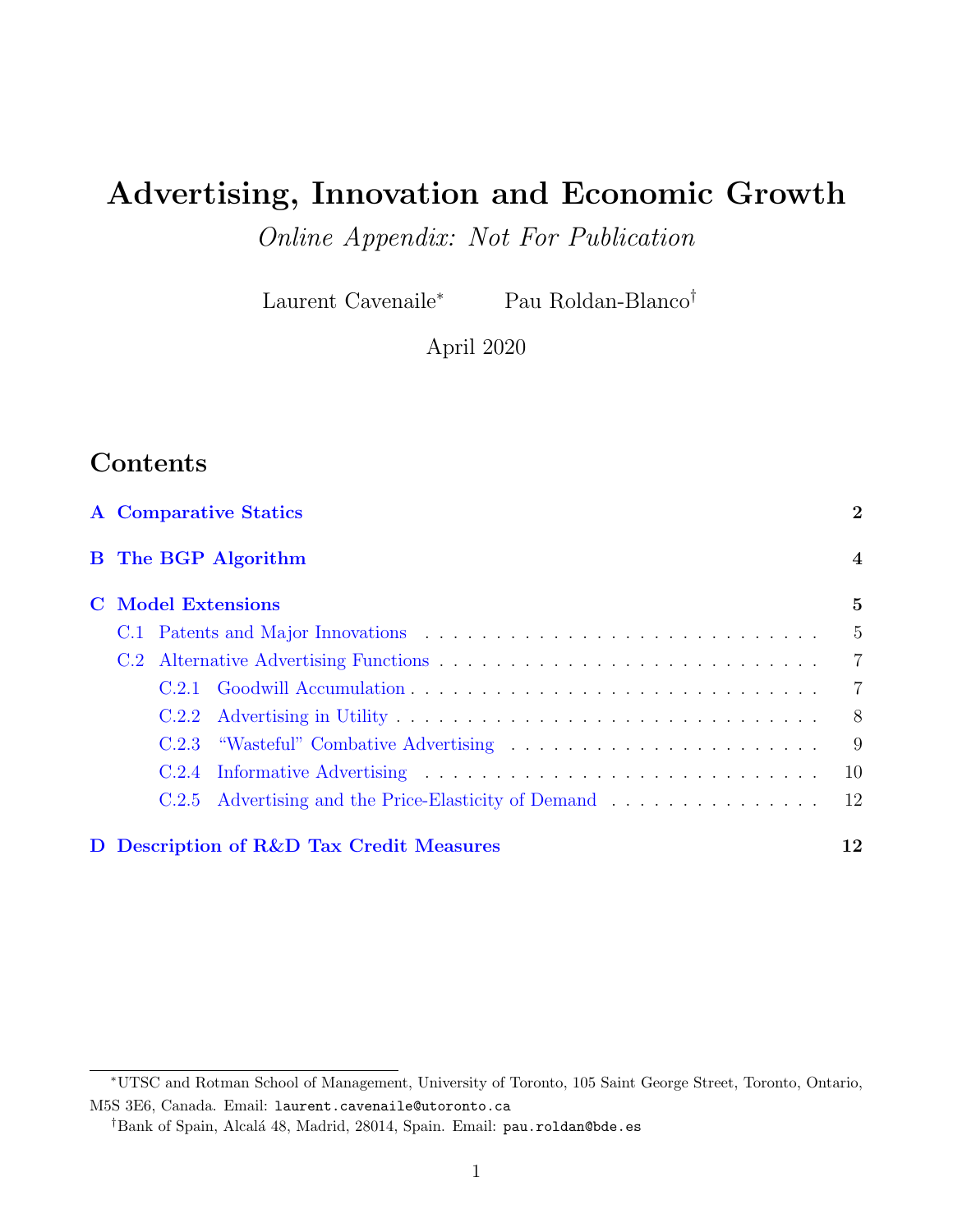## <span id="page-1-0"></span>A Comparative Statics

In this Appendix:

- 1. We show that our model can be solved with increasing returns to scale in R&D technology.
- 2. We show that the model can deliver both substitutability and complementarity between R&D and advertising.
- 3. We show which parameters drive the substitution/complementarity margin in the calibrated model.

<span id="page-1-1"></span>

**Figure A.1:** Comparative statics for R&D intensity across n, for  $\sigma + \tilde{\psi} > 1$  (decreasing returns),  $\sigma + \tilde{\psi} = 1$  (constant returns), and  $\sigma + \tilde{\psi} < 1$  (increasing returns)

First, we show that the result that small firms are more innovation-intensive does not hinge on the relative degree of scalability in the returns of different types of innovation technologies. In Figure [A.1](#page-1-1) we show three solutions of the model, using decreasing, constant, and increasing returns to scale in external R&D, respectively. The left panel shows the marginal value from acquiring an additional product  $(\Upsilon_{n+1} - \Upsilon_n)$ , and the right panel shows the optimal R&D intensity, as functions of firm size. Decreasing returns lower innovation incentives for all sizes with respect to constant returns, but make it even more profitable for small firms to invest more intensely into R&D (i.e, the  $R_x/n$  line is steeper). Symmetrically, having increasing returns in innovation increases optimal intensity for all  $n$ . Interestingly, so long as the degree of increasing returns is not too strong, smaller firms may still optimally choose to invest relatively more in R&D in order to reap the benefits of advertising spillovers, as is the case in the figure. This occurs even though the marginal benefit from innovation is lower than in the other two cases (so that the  $R_x/n$  line flattens but it is still decreasing).

Next, we show that the model can deliver both substitutability and complementarity between R&D and advertising. Figure [A.2](#page-2-0) depicts, for a numerical example, the change in external R&D across firm size for different levels of advertising efficiency as well as total incumbent R&D and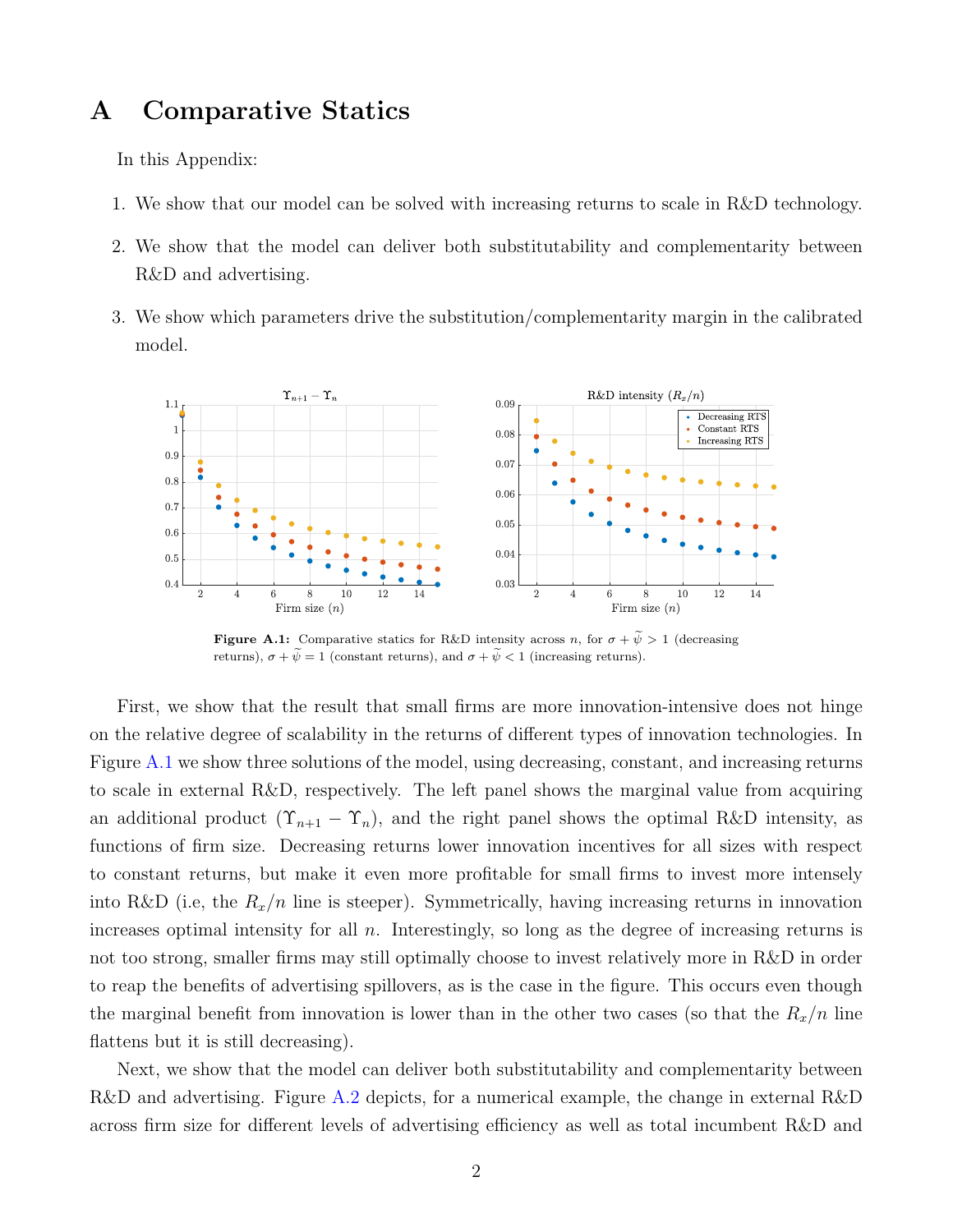<span id="page-2-0"></span>

Figure A.2: External R&D intensity in BGP (left panel), and R&D and advertising expenditures in BGP, for different values of advertising efficiency,  $\theta$  (right panel). All variables are normalized by  $\overline{Q}$ .

<span id="page-2-1"></span>advertising.<sup>[1](#page-0-0)</sup> In this example, and contrary to the calibrated model, R&D and advertising are complements: an increase in advertising efficiency is associated with larger investment in both advertising and R&D.



**Figure A.3:** Change in incumbent R&D, for a small change in  $\theta$ , evaluated at the calibrated  $\theta$ . The figure shows this across different parameters, with all the remaining parameters being fixed at their calibrated values from Table [3.](#page-0-0)

To understand which parameters drive this margin in the calibrated version of the model, in Figure [A.3](#page-2-1) we plot the change in incumbent R&D (normalized by  $\overline{Q}$ ) for a small change in θ away from its calibrated value (a proxy for the derivative of R&D with respect to θ). We

<sup>&</sup>lt;sup>1</sup>The parameter values used in this example are:  $\rho = 0.02$ ,  $\hat{\psi} = \hat{\psi} = 2$ ,  $\sigma = -0.85$ ,  $\lambda^E = \lambda^I = 0.05$ ,  $\hat{\chi} = 1$ ,  $\tilde{\chi} = 5, \nu = 2, \beta = 0.2, \eta = 0.9 \text{ and } \zeta = 0.2.$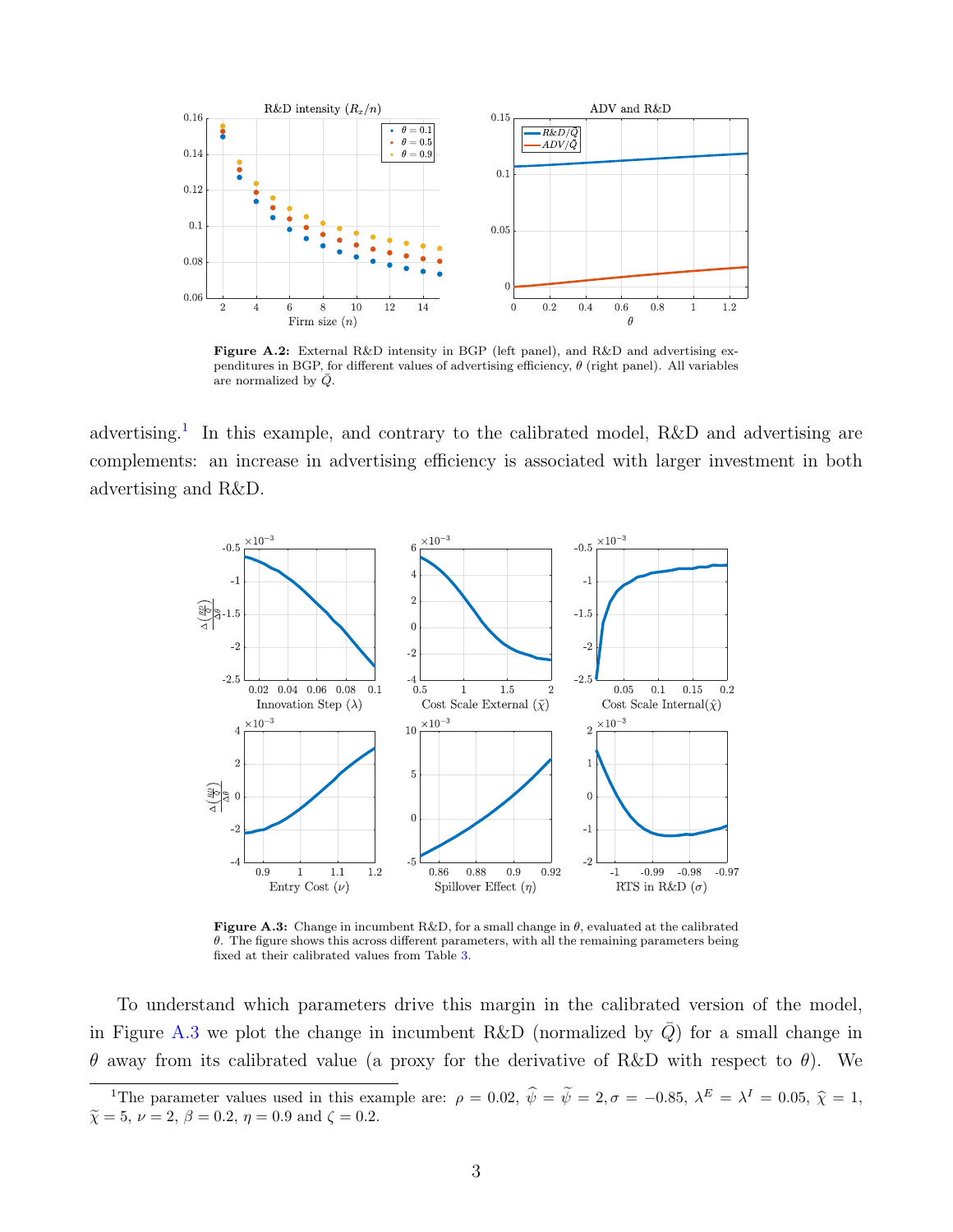plot this change for different values of each one of the internally calibrated parameters in some neighborhood around their calibrated value, where we fix all the remaining parameters to their calibrated values (from Table [3\)](#page-0-0). When this derivative is negative, an increase in  $\theta$  (i.e. a decrease in the cost of advertising) leads to a decrease in R&D, so R&D and advertising are substitutes. When the derivative is positive, R&D and advertising are complements.

The figure shows that the key parameters that control for this margin are the cost scale parameter in the external R&D technology  $(\tilde{\chi})$ , the entry cost  $(\nu)$ , the advertising spillover parameter  $(\eta)$ , and the parameter controlling the degree of returns to scale in R&D  $(\sigma)$ . Note, however, that we obtain substitution for all values of the innovation step  $(\lambda)$ , as well as the cost scale parameter in the internal R&D technology  $(\widehat{\chi})$ . Intuitively, the parameters related to the external R&D technology are drivers of the substitution/complementarity margin because the R&D-advertising interaction in the model operates through external innovations. In particular, we obtain that the model delivers complementarity when external R&D is relatively cheaper (low enough values of  $\tilde{\chi}$ ), and when it scales weakly with firm size (low enough values of  $\sigma$ ). Additionally, as firm entry in the model occurs through external R&D, we also obtain complementarity when entry is relatively cheaper (low enough values of  $\nu$ ). Finally, a high enough spillover in advertising (η) also generates complementarity, everything else equal.

### <span id="page-3-0"></span>B The BGP Algorithm

The following describes the steps of the BGP algorithm:

- 1. Guess a number  $\Phi^* > 0$ .
- 2. Compute  $\Upsilon_1$  by imposing  $\Upsilon_2 = 2\Upsilon_1$  in Equation [\(12\)](#page-0-0) at  $n = 1$ .
	- (a) Compute g from [\(8\)](#page-0-0),  $\tau$  implied by [\(9\)](#page-0-0),  $\Gamma$  from [\(11\)](#page-0-0), and z from [\(13a\)](#page-0-0).
	- (b) Compute  $\{\Upsilon_n\}_{n=2}^{+\infty}$  iterating [\(12\)](#page-0-0) forward from  $\Upsilon_1$  and  $\Upsilon_0 = 0$ ,  $\{x_n\}_{n=1}^{+\infty}$  from [\(13b\)](#page-0-0), and  $F/x_e$  using that  $\sum_{n=1}^{N} \mu_n = 1$ , where  $\mu_n$  comes from [\(10\)](#page-0-0).
- 3. Verify convergence of the firm size distribution. If there is no convergence by iteration  $k \in \mathbb{N}$ , go back to step 2 with the new guess for  $\Upsilon_1$  equal to the solution of  $(12)$  at  $n = 1$  when  $\Upsilon_2 = 2\Upsilon_1 - \varepsilon_k$ , for a small  $\varepsilon_k > 0$ .
- 4. Compute  $\Phi^*$  as the solution to [\(5\)](#page-0-0), and compare it to the initial guess. If it is too far, go back to step 1 using this solution as the new guess.

In step 2, we compute the maximum value for  $\Upsilon_1$  such that  $\Upsilon_n$  can be weakly concave (i.e,  $(\Upsilon_{n+1} - \Upsilon_n)$  decreasing). In particular, we force  $\Upsilon_n$  to be straight line from  $n = 1$  to  $n = 2$  (note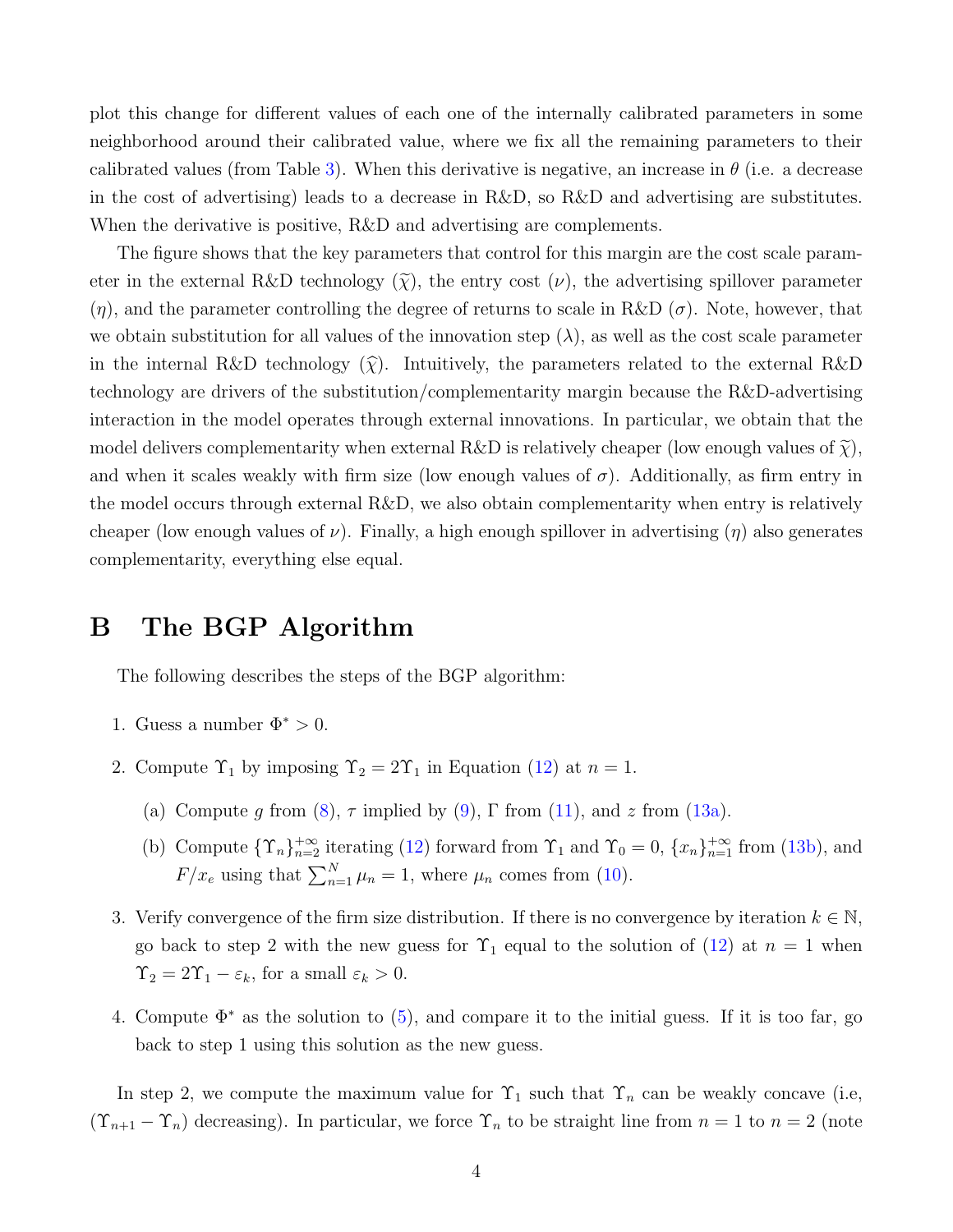$\Upsilon_2 - \Upsilon_1 = \Upsilon_1 - \Upsilon_0$ . If  $\mu_n$  does not converge, it must be because  $(\Upsilon_n - \Upsilon_{n-1})$  has not settled to a flat line as n has approached N, which means that the guess for  $\Upsilon_1$  was incorrect. Then, we iterate on new guesses for  $\Upsilon_1$  to allow for more concavity on the  $\Upsilon_n$  sequence (indeed, note that in any iteration  $k \geq 1$  we always start the  $\Upsilon_n$  sequence at a  $\Upsilon_1$  such that  $\Upsilon_2 - \Upsilon_1 < \Upsilon_1 - \Upsilon_0$ . In step 3, we bisect the new guess by a factor of ten on each new iteration, i.e.  $\varepsilon_{k+1} = \varepsilon_k/10$ . Finally, in step 4, we drop the old  $\Phi^*$  guess in case of no convergence, and use the resulting fixed-point as the new guess.

### <span id="page-4-0"></span>C Model Extensions

### <span id="page-4-1"></span>C.1 Patents and Major Innovations

Besides differences in R&D intensity across size, the literature has emphasized other motives why smaller firms might be relatively more efficient in conducting innovations. One such literature has focused on patent behavior. Two key findings are noteworthy:

- Fact 1. Entrants and smaller firms typically produce relatively more major and radical innovations (when the quality of a patent is based on the number of external citations that it receives).
- Fact [2](#page-0-0). These firms also tend to patent relatively more on average.<sup>2</sup>

In this section, we show that a simple extension of our baseline model with advertising can deliver both of these additional facts even in the absence of decreasing returns to scale in R&D.

Let us assume that each innovation creates a new patent that potentially cites other patents that exist at the time the new patent is introduced. Following [Akcigit and Kerr](#page-13-0) [\(2018\)](#page-13-0), each innovation belongs to a technological cluster, and there exist two types of technological advances: follow-up and major advances. A major advance in a production line creates a whole new cluster of innovation, while a follow-up innovation belongs to the same cluster as the patent that it improves upon. Each patent within a technological cluster is assumed to cite all the previous innovations in the same cluster with some positive probability. Consequently, major advances in the model do not cite any other existing patent and potentially receive citations from follow-up innovations within the same cluster. Once a new major innovation creates a new technological cluster, the cluster that it replaces receives no more citations. Likewise, follow-up innovations can also receive citations from subsequent follow-up innovations in the same cluster. However, on average, major advances receive more citations than follow-up innovations.

<sup>&</sup>lt;sup>2</sup>Both facts have been documented by [Akcigit and Kerr](#page-13-0) [\(2018\)](#page-13-0). On Fact 1, they show that the fraction of a firm's patent in the top patent quality decile is decreasing with firm size. On fact 2, they show that there is a negative correlation between firm size (measured by employment) and patent intensity (measured as the ratio of patents to employment).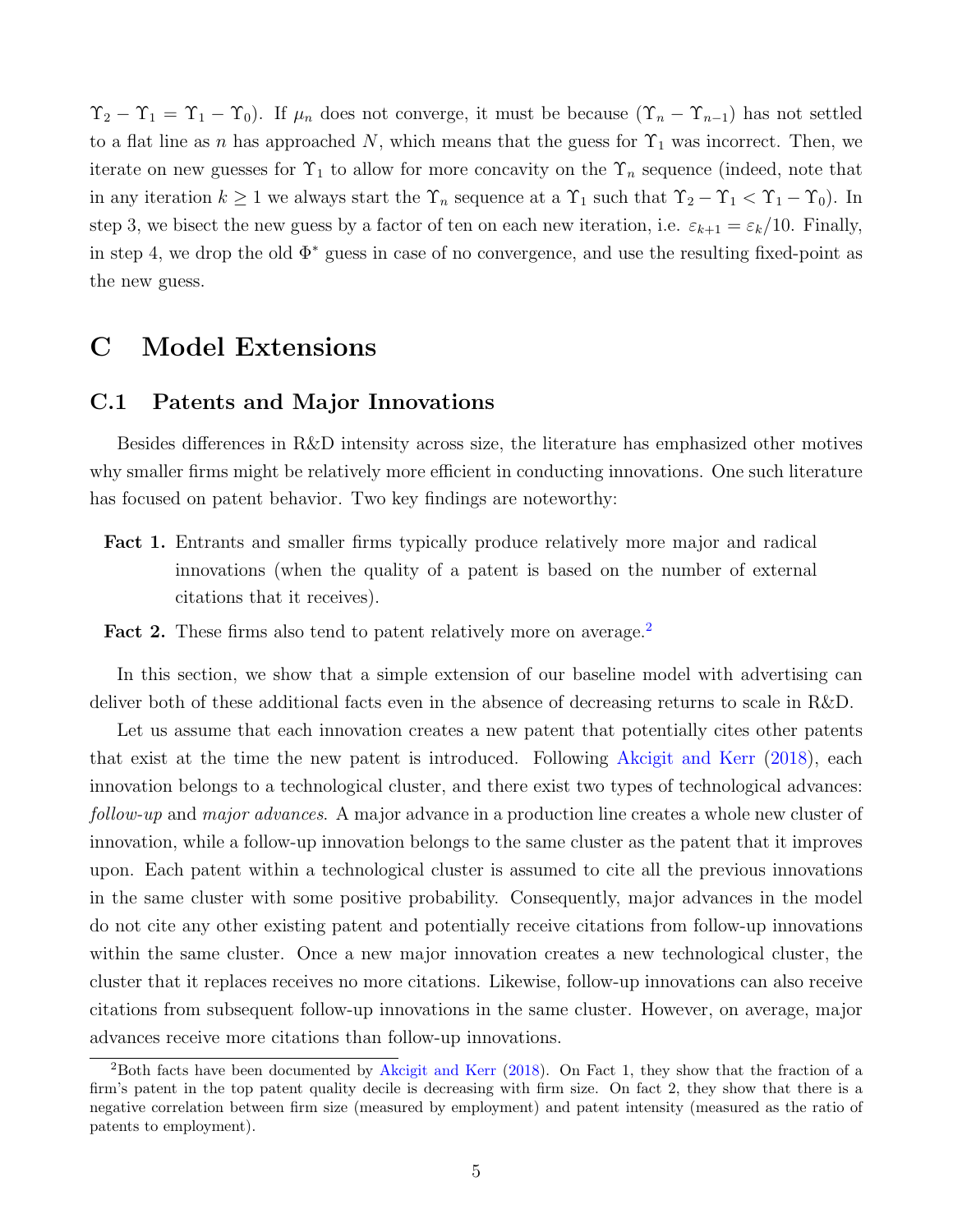Formally, we extend the baseline model by allowing external innovations to result in major technological advances with some probability. Whereas internal R&D can only result in a follow-up innovation, with step size  $\lambda^I > 0$ , external innovation can either be a follow-up within an existing technological cluster, or be a major advance and create a new technological cluster altogether. Let  $\omega$  denote the probability with which a successful external innovation leads to a major technological advance. In this case, the step size for quality improvement is equal to  $\lambda^H > \lambda^I$ . With the remaining probability  $(1 - \omega)$ , the successful external innovation is a follow-up, which leads to a step size  $\lambda^L \in (0, \lambda^H]$ . In sum, for any product line j and a small interval  $\Delta t > 0$ , intrinsic quality is given by:

$$
q_{j,t+\Delta t} = q_{jt} + \begin{cases} \lambda^H q_{jt} & \text{w.prob. } \omega \tau_t \Delta t + o(\Delta t) & \text{[External, major advance]}\\ \lambda^L q_{jt} & \text{w.prob. } (1 - \omega) \tau_t \Delta t + o(\Delta t) & \text{[External, follow-up]}\\ \lambda^I q_{jt} & \text{w.prob. } z_{jt} \Delta t + o(\Delta t) & \text{[Internal]}\\ 0 & \text{w.prob. } 1 - \tau_t \Delta t - z_{jt} \Delta t - o(\Delta t) & \text{[No innovations]} \end{cases}
$$

Therefore, the average quality improvement from a successful external innovation is equal to  $\lambda^E \equiv \omega \lambda^H + (1 - \omega) \lambda^L$ . The growth and creative destruction rates of the economy are still given by [\(8\)](#page-0-0) and [\(9\)](#page-0-0), respectively. Additionally, the model now delivers Fact 1: smaller firms, while exhibiting a higher R&D intensity because of the advertising spillover effect, also produce relatively more major innovations.

Next, we show that the extended model can deliver the prediction that smaller firms tend to patent relatively more on average, and that their patents are of higher quality (when quality is measured by the number of external citation that it receives). For this, we can characterize expected patent citations. Let us assume that the probability that the  $n$ -th follow-up innovation cites all relevant past patents is  $\kappa^n$ , where  $0 < \kappa < 1$ . This generates a decline in the relative citation rate as a technological cluster ages. The expected number of citations received by major as well as follow-up innovations for major technological advances is:

<span id="page-5-0"></span>
$$
\mathbb{E}[cit^M] \equiv \underbrace{\frac{\tau\omega}{\tau+z} \cdot 0}_{\text{External and major}} + \underbrace{\Lambda\left\{\kappa + \Lambda\left[\kappa^2 + \Lambda\left(\kappa^3 + \dots\right)\right]\right\}}_{\text{Follow-up innovations}} = \sum_{j=1}^{\infty} (\kappa\Lambda)^j
$$
(C.1)

In the first term,  $\frac{\tau\omega}{\tau+z}$  is the probability that a successful innovation in a given product line is external and major, which creates a new cluster and does not add a citation within the existing cluster. In the second term, we have defined:

$$
\Lambda \equiv \frac{\tau(1-\omega)+z}{\tau+z}
$$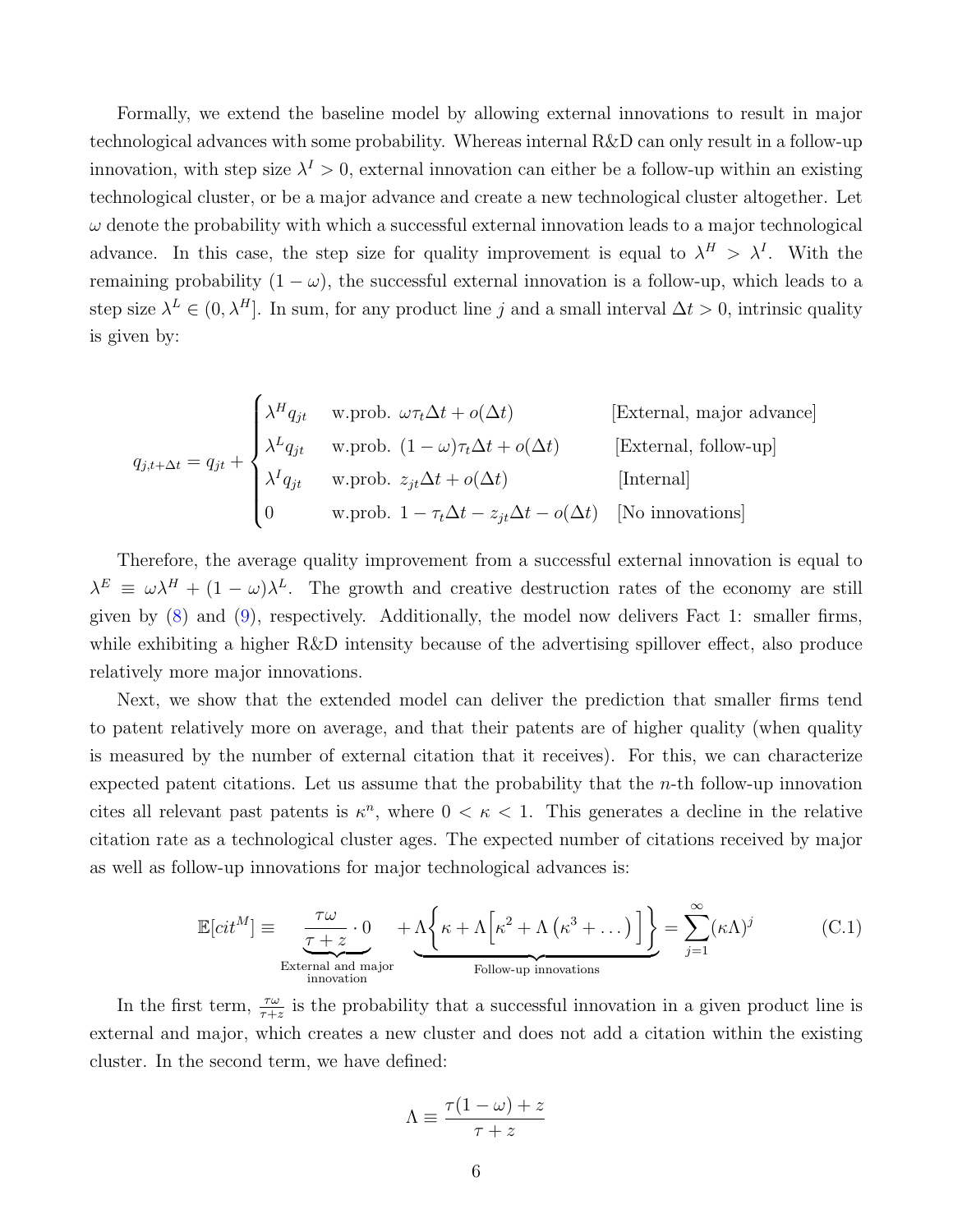as the probability of a follow-up innovation, coming either from an external or an internal innovation. The probability that such an innovation yields a single citation is  $\kappa$ , and therefore the probability of the *n*-th follow-up yielding a citation is  $(\kappa \Lambda)^n$ . The expected number of citations is then the sum of all such probabilities. Since  $\kappa \Lambda < 1$ , Equation [\(C.1\)](#page-5-0) can be expressed as:

$$
\mathbb{E}[cit^M] = \frac{\kappa \Lambda}{1 - \kappa \Lambda}
$$

A similar derivation shows that the expected number of citations for the  $n$ -th follow-up innovation in a given technological cluster, denoted  $\mathbb{E}[cit_n^F]$ , is given by:

$$
\mathbb{E}[cit_n^F] = \frac{\kappa^{n+1}\Lambda}{1 - \kappa\Lambda}
$$

Therefore,  $\mathbb{E}[cit_n^F] < \mathbb{E}[cit^M]$  for any number of follow-ups,  $n \in \mathbb{N}$ . Since in the model with advertising smaller firms invest relatively more in external R&D, these firms also hold relatively more patents, and these patents are of higher quality on average (as measured by the number of external citations). In sum, our model with advertising can generate the observed negative correlation between firm size and the fraction of top quality patents in the firm's patent portfolio, even when there exist non-decreasing returns to scale in the R&D technology.

### <span id="page-6-0"></span>C.2 Alternative Advertising Functions

The main mechanism presented in the paper relies on one key assumption: advertising acts as a demand shifter in a way that is comparable to the effect of increased intrinsic quality from innovation. This is a necessary (though not sufficient) condition for the substitution between R&D and advertising that we obtain in our calibration.

The purpose of this section is to propose different alternative ways to model advertising, and show that they also lead to advertising being a demand shifter. Thus, the results obtained in this paper would qualitatively hold under the different alternative models presented below.

#### <span id="page-6-1"></span>C.2.1 Goodwill Accumulation

In our baseline model, we assume that the advertising decision is static. Advertising expenditures affect current demand but have no long-lasting effect on consumer demand. An alternative way of modeling advertising and its effects on demand which is often used in the literature is to assume that advertising expenditures accumulate over time to increase a brand equity (so-called goodwill). Goodwill in turns acts as a demand shifter. The evolution of goodwill is:

$$
\dot{G}_j = d_j - \delta G_j \tag{C.2}
$$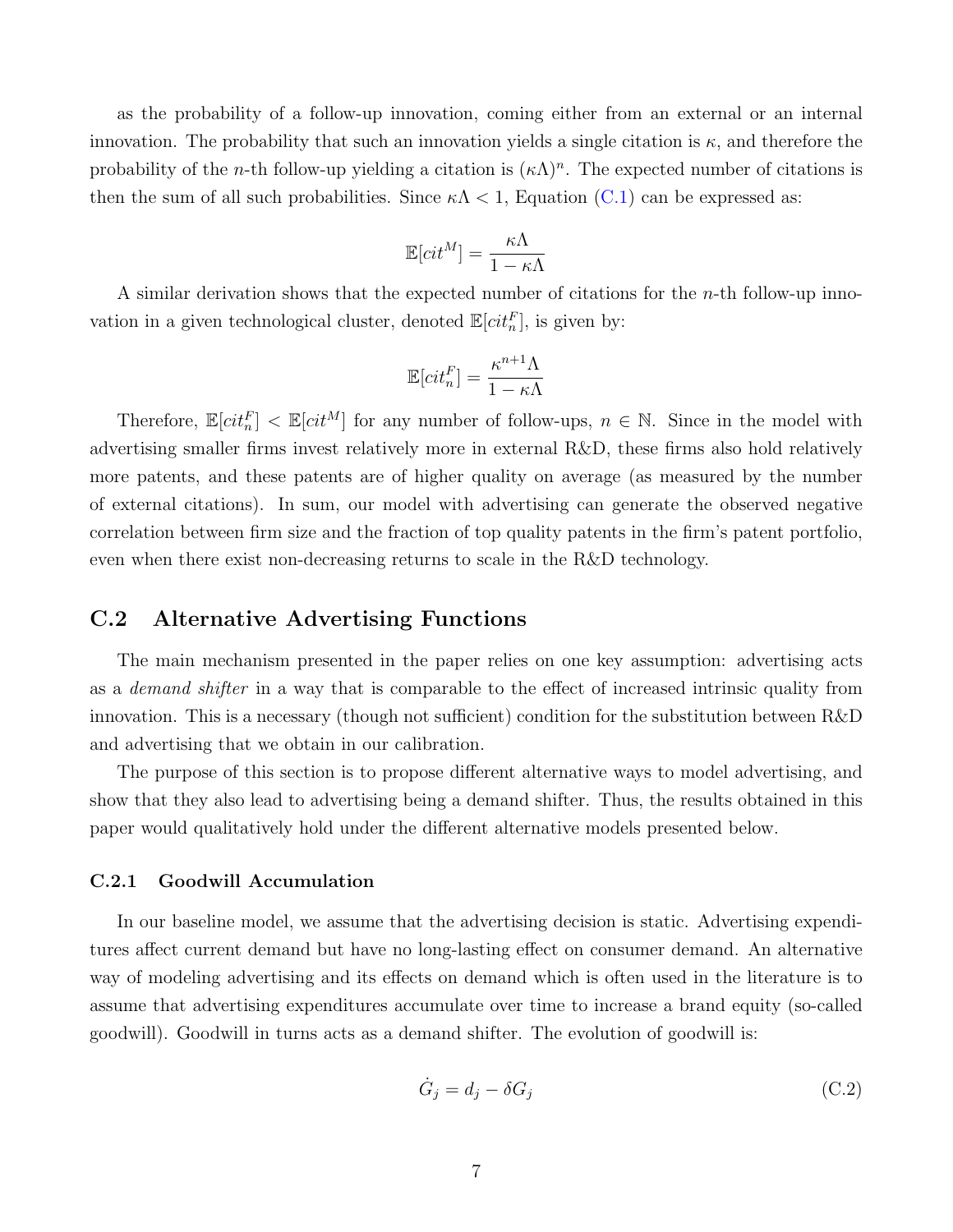where  $\delta \in [0,1]$  controls the rate at which goodwill depreciates. Allowing for goodwill accumulation would not qualitatively change the results derived in our baseline model. This said, the marketing literature shows that the depreciation rate is relatively high, with the effect of goodwill on sales almost entirely vanishing after one year (see for instance [Assmus](#page-13-1) *et al.*  $(1984)$  and Dubé [et al.](#page-13-2) [\(2005\)](#page-13-2)). With our calibration at the yearly frequency, modeling advertising as a static decision is not likely to be a major concern. In addition, the introduction of goodwill in the model only affects the decision of firms of different ages. Since the focus of our paper is on firm behavior across firm size, not modeling the evolution of goodwill over firm age is not a major concern for our purposes.<sup>[3](#page-0-0)</sup>

In the goodwill model, the final good is now defined as:

$$
Y_t = \frac{1}{1-\beta} \int_0^1 q_{j,t}^{\beta} (1 + G_{j,t})^{\beta} y_{j,t}^{1-\beta} \, \mathrm{d}j
$$

The inverse demand function for good  $j$  is given by:

$$
p_{j,t} = q_{j,t}^{\beta} (1 + G_{j,t})^{\beta} y_{j,t}^{-\beta}
$$

Advertising goodwill  $(G_{j,t})$  is thus a demand shifter. Intermediate good producers maximize their profit subject to the inverse demand function and the dynamics of goodwill.

#### <span id="page-7-0"></span>C.2.2 Advertising in Utility

Next, we show that a slight modification of the baseline model which allows advertising to feature directly into the consumers' utility function delivers a very similar allocation, and identical qualitative predictions, as the baseline model. In this extension, there is no final good sector and the household consumes goods  $j \in [0, 1]$  directly. The representative household's preferences are now represented by:

$$
U = \int_0^{+\infty} e^{-\rho t} \ln\left(C_t\right) dt
$$

where  $C_t$  is a consumption aggregator over a mass-one continuum of quality-weighted good quantities, indexed by  $j \in [0, 1]$ , which takes the form:

$$
C_t = \frac{1}{1-\beta} \int_0^1 \widetilde{q}_{jt}^{\beta} y_{jt}^{1-\beta} \mathrm{d}j
$$

with  $\beta \in (0, 1)$ . The flow budget constraint is, therefore:

<sup>&</sup>lt;sup>3</sup>Moreover, firm age does not significantly affect advertising intensity and the relative use of  $R\&D$  and advertising, as seen in Table [1.](#page-0-0)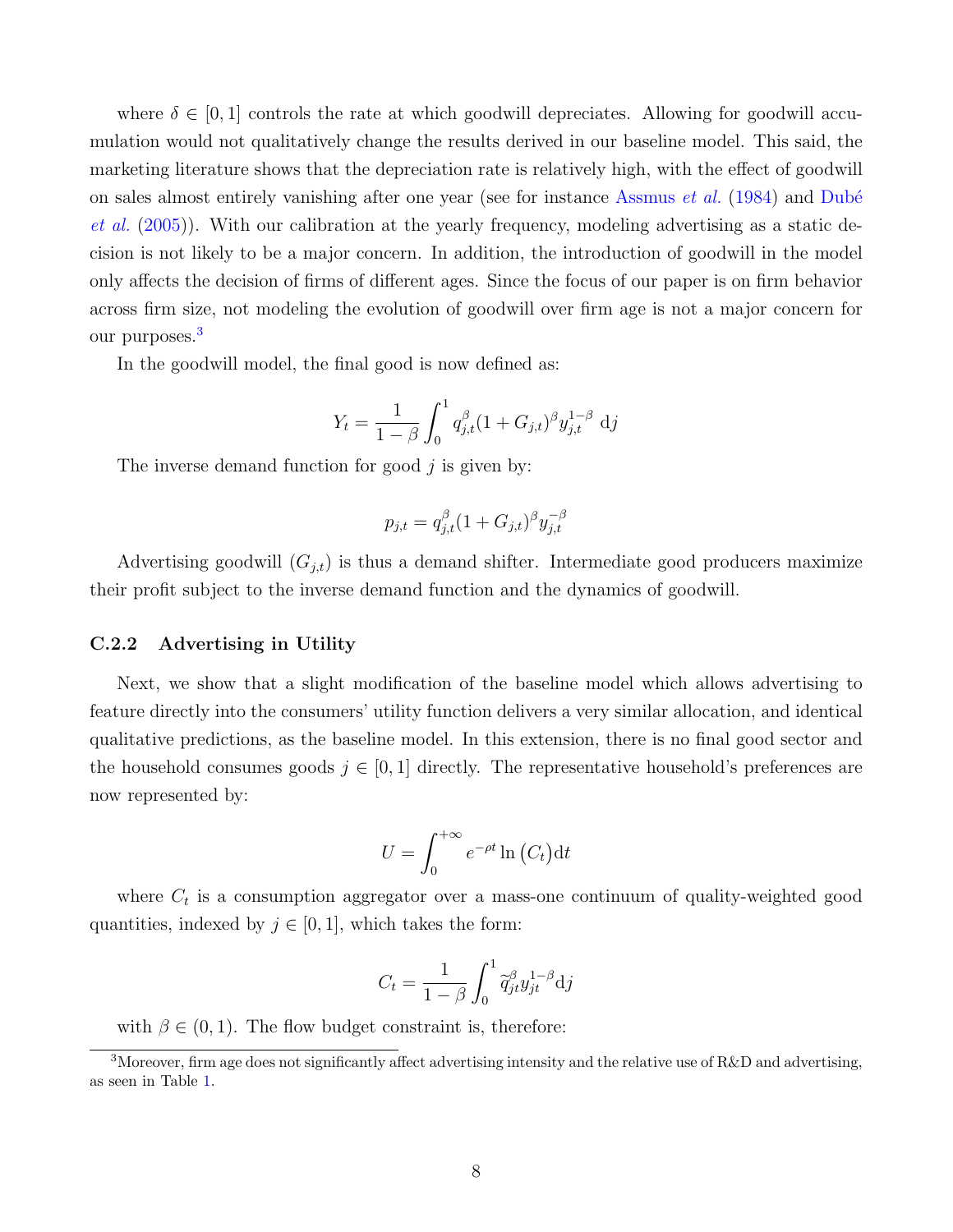$$
\dot{A}_t = r_t A_t + w_t - \int_0^1 p_{jt} y_{jt} \mathrm{d}j
$$

where  $A_0 \geq 0$  is given, and  $p_{jt}$  is the price of good j. Each good variety j is produced with technology:

$$
y_{jt} = \bar{Q}_t l_{jt}
$$

where good  $j = 0$  is the numeraire (so  $p_{0,t} = 1, \forall t$ ). The optimality condition for good j yields:

$$
\omega_t p_{jt} = \frac{1}{C_t} \left(\frac{y_{jt}}{\widetilde{q}_{jt}}\right)^{-\beta}
$$

where  $\omega_t \geq 0$  is the Lagrange multiplier, solving  $-\frac{\dot{\omega}_t}{\omega_t}$  $\frac{\omega_t}{\omega_t} = r_t - \rho.$  Recalling that  $\widetilde{q}_{jt} = q_{jt} + \phi_{jt},$ we have that the inverse demand function for goods from households firms is iso-elastic, with  $\beta$ being the price-elasticity. Solving the incumbent firm's problem, one can show easily that  $\omega_t = \frac{1}{V}$  $\frac{1}{Y_t}$ where  $Y_t \equiv \int_0^1 y_{jt} \mathrm{d}j$  denotes aggregate output in the economy. Hence, the Euler equation reads  $g_t = r_t - \rho$  and the demand function becomes identical to that of the baseline model. The two models are therefore qualitatively equivalent.

#### <span id="page-8-0"></span>C.2.3 "Wasteful" Combative Advertising

In our baseline model, advertising not only shifts demand but also has an effect on consumer utility and welfare. Nevertheless, in Appendix [C](#page-0-0) we showed that in the calibrated version of the model advertising is welfare decreasing as the level effect (the increase in how consumers value their consumption) is more than offset by the negative effect of advertising on growth through the substitution between advertising and R&D at the firm level.

Next, we show that the same results can be obtained in a model in which advertising does not increase the value of consumption in equilibrium. This can be seen as a model of combative (or predatory) advertising in which the advertising efforts of each firm (partially) cancel out in equilibrium. Let us define the final good technology as:

$$
Y = \frac{1}{1 - \beta} \int_0^1 q_j^{\beta} (1 + d_j - \iota \Phi^*)^{\beta} y_j^{1 - \beta} \, \mathrm{d}j
$$

with  $\iota \in [0, 1]$ . This implies that the effectiveness of advertising at the good level is a function of the overall level of advertising expenditures in the economy (through  $\Phi^*$ , i.e. the normalized aggregate extrinsic quality in the economy). Thus, the more other firms invest in advertising, the more one firm has to invest itself in order to obtain a given return to advertising.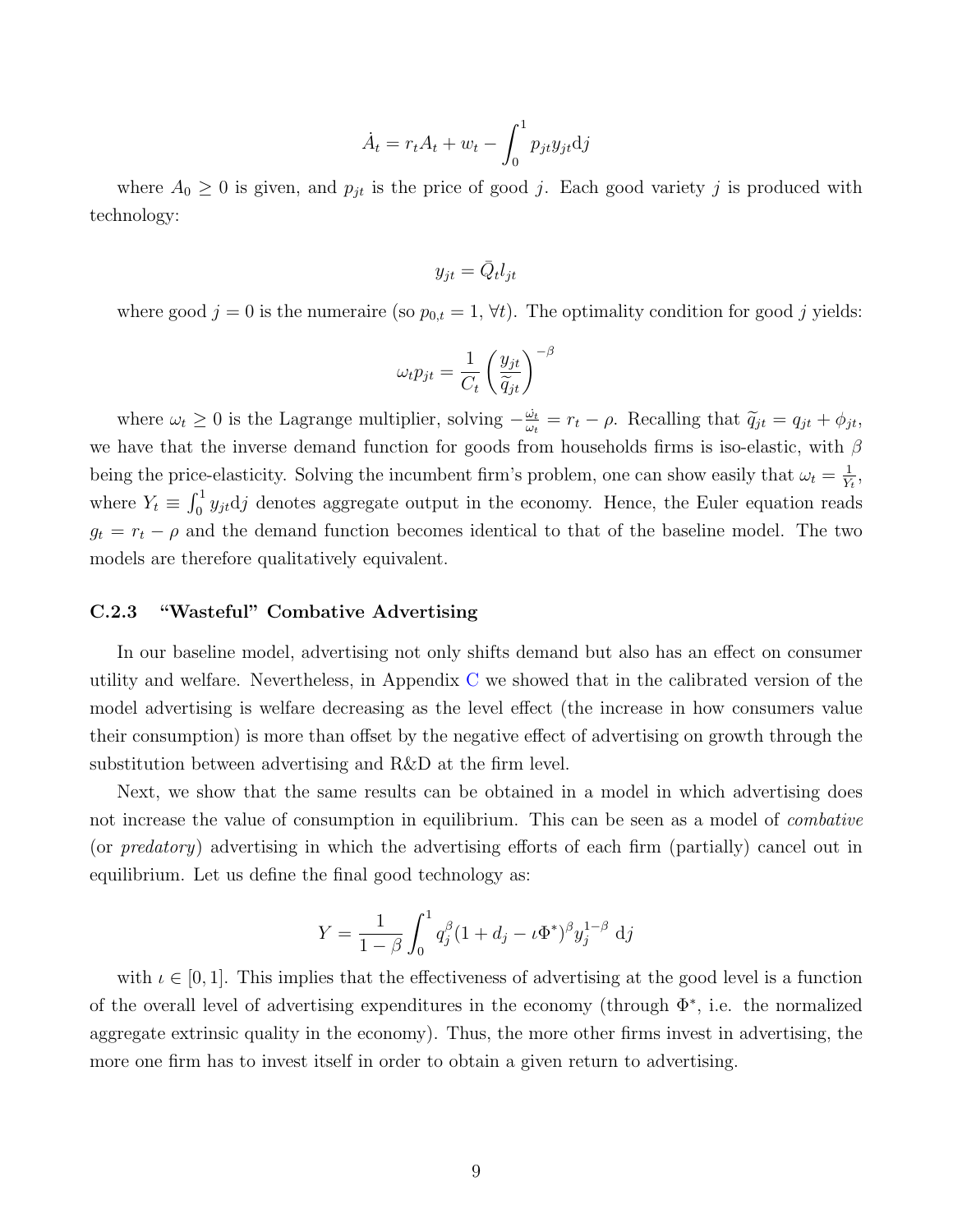We obtain the following demand function:

$$
y_j = q_j(1 + d_j - \iota \Phi^*) p_j^{-\frac{1}{\beta}}
$$

Intermediate good firms solve their profit maximization problem subject to this demand function and taking the overall level of advertising in the economy as given. From the firm's perspective, advertising acts as a demand shifter in the same way as in our baseline model. Moreover, it is easy to derive  $Y_t$  in equilibrium as:

$$
Y = \left(\frac{\bar{Q}}{w}\right)^{\frac{1-\beta}{\beta}} (1-\beta)^{\frac{1-2\beta}{\beta}} [1 + (1-\iota)\Phi^*]\bar{Q}
$$

If  $\iota = 1$ , advertising has no direct effect on consumer's utility. It can, nevertheless, have an effect on lifetime utility through its impact on the growth rate of the economy in a way that is similar to our baseline model. If  $\iota = 0$ , we return to our benchmark model.

#### <span id="page-9-0"></span>C.2.4 Informative Advertising

In our baseline, model advertising is purely persuasive in the sense that it shifts demand toward advertised goods through increased marginal utility. Alternatively, one could consider advertising as providing relevant information about the product quality (see for instance [Nelson](#page-13-3) [\(1974\)](#page-13-3), [Butters](#page-13-4) [\(1977\)](#page-13-4), [Grossman and Shapiro](#page-13-5) [\(1984\)](#page-13-5) or [Milgrom and Roberts](#page-13-6) [\(1986\)](#page-13-6)). In this case, advertising could be socially optimal as it could reduce uncertainty or improve the quality of consumer-firm match.

In this section, we propose a simple model of informative advertising with differentiated products to illustrate how advertising can act as a demand shifter. We look at a static model in which advertising is used to provide information about the quality of the goods. In particular, firms send an imperfect signal about their product quality through advertising. Consumers passively receive the information and update their prior about product quality.

Consumers maximize expected utility. The utility function is quadratic and given by:

$$
U = \int_0^1 q_j y_j \, \mathrm{d}j - \frac{\alpha}{2} \int_0^1 q_j^2 y_j^2 \, \mathrm{d}j
$$

Before receiving signals through advertising, consumers have a prior about the quality of each good j. This prior is normally distributed with mean  $\mu_j$  and variance  $\sigma_j^2$ . Through advertising, firms can send an imperfect public signal  $(s_i)$  about their product quality, given by:

$$
s_j = q_j^* + \omega_j
$$

where  $q_j^*$  is the actual quality of the good and  $\omega_j$  is a Gaussian shock with mean zero and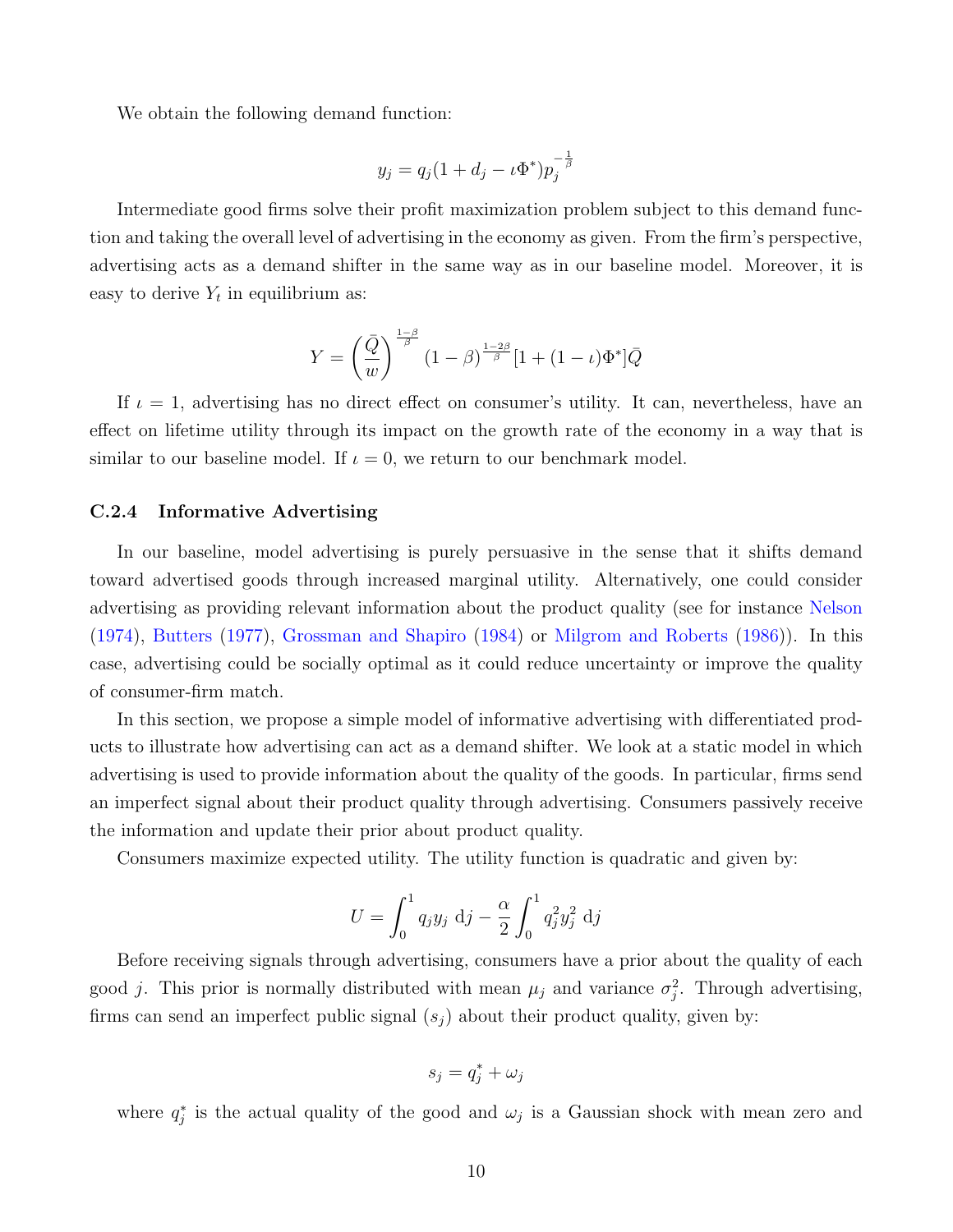variance  $\sigma_{\omega}^2$ . As in other models of informative advertising (e.g. [Erdem](#page-13-7) *et al.* [\(2008\)](#page-13-7)), we assume that higher advertising expenditures can decrease the variance of the signal.

It is not difficult to show that the posterior distribution of product quality (after receiving the signal) follows a normal distribution with mean and variance:

$$
\mu_{post} = \frac{\mu_j/\sigma_j^2 + s_j/\sigma_{\omega}^2}{\sigma_j^{-2} + \sigma_{\omega}^{-2}}
$$

$$
\sigma_{post}^2 = \left(\frac{1}{\sigma_j^2} + \frac{1}{\sigma_{\omega}^2}\right)^{-1}
$$

respectively. The representative consumer maximizes expected utility after receiving advertising signals. The demand function for good  $j$  can then be written as:

$$
y_j = \frac{\mu_{post} - p_j}{\alpha \left(\mu_{post}^2 + \sigma_{post}^2\right)}
$$

Note that:

$$
\frac{\partial \mu_{post}}{\partial \sigma_{\omega}^2} = -\left(\frac{\sigma_j^2}{\sigma_j^2 + \sigma_{\omega}^2}\right)^2 \frac{s_j - \mu_j}{\sigma_j^2} \quad \text{ and } \quad \frac{\partial \sigma_{post}^2}{\partial \sigma_{\omega}^2} = \left(\frac{\sigma_j^2}{\sigma_j^2 + \sigma_{\omega}^2}\right)^2
$$

This means that, by doing advertising (which lowers  $\sigma_{\omega}^2$ ), firms can effectively lower the posterior variance of households. Furthermore, if the signal is sufficiently optimistic relative to the household's prior (i.e.  $s_j > \mu_j$ ), increasing advertising expenditure also increases the posterior mean. To see how this affects the final demand for the good, note:

$$
\frac{\partial y_j}{\partial \sigma_{\omega}^2} = -\frac{\partial \sigma_{post}^2}{\partial \sigma_{\omega}^2} \left( \frac{\frac{s_j - \mu_j}{\sigma_j^2} (p_j + \sigma_{post}^2) + (\mu_{post} - p_j)}{\alpha (\mu_{post}^2 + \sigma_{post}^2)^2} \right)
$$

When the signal is optimistic  $(s_j > \mu_j)$ , advertising will unambiguously shift demand, as it helps household reduce the posterior variance and upgrade the posterior mean, both of which boost demand. When the signal is pessimistic  $(s_i < \mu_i)$ , there is a trade-off: increased advertising helps reduce the posterior variance, but it also lowers the posterior mean, so the net effect depends on fundamentals. For example, when the prior is diffuse  $(\sigma_j \to +\infty)$ , the posterior distribution mean and variance satisfy  $\mu_{post} \to s_j$  and  $\sigma_{post}^2 \to \sigma_{\omega}^2$ , respectively, and advertising expenditures unambiguously shift demand. More generally, for the case of pessimistic signals, there always exists a prior variance that is diffused enough for advertising to shift demand. In these cases, advertising acts as a demand shifter as in our baseline model.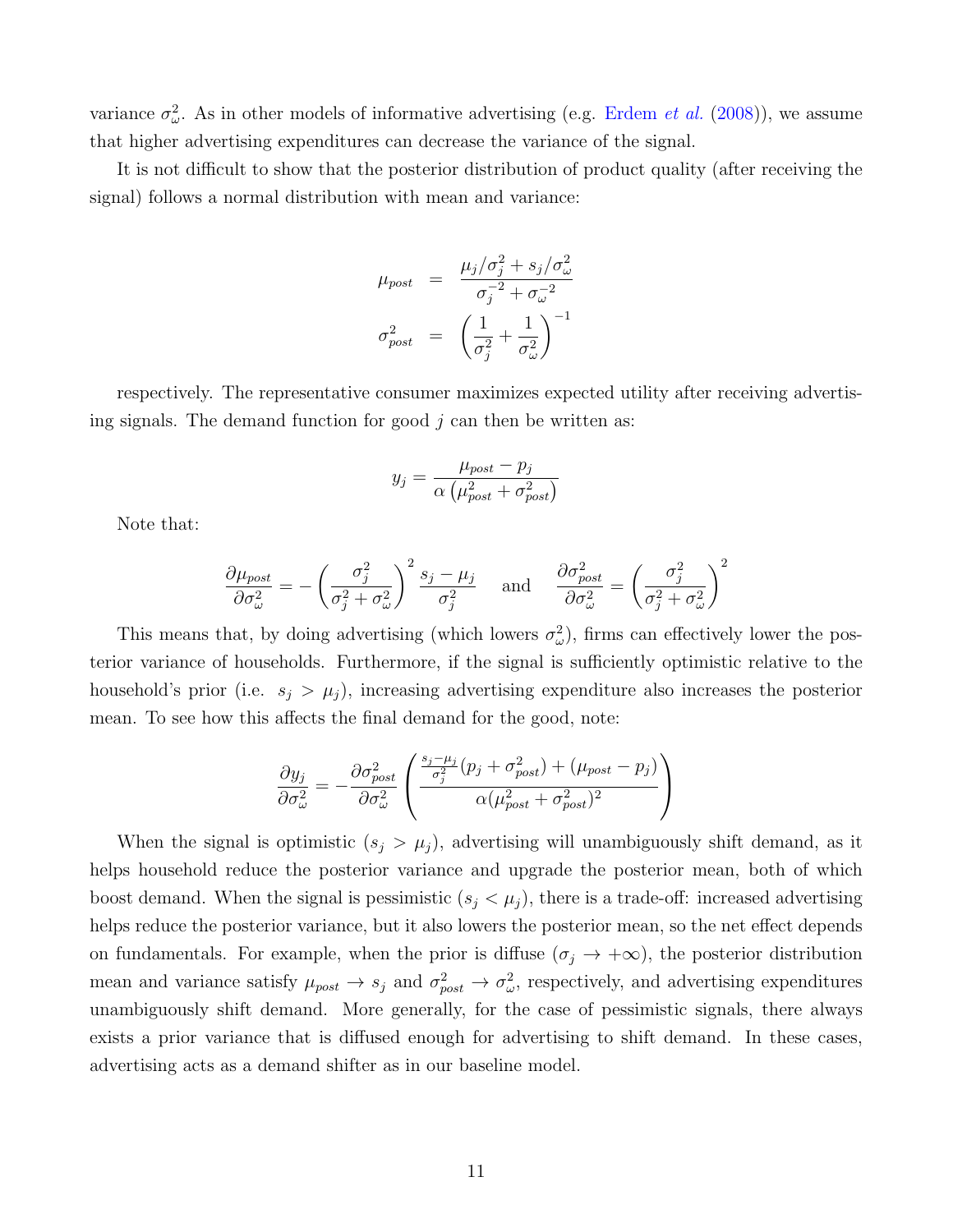#### <span id="page-11-0"></span>C.2.5 Advertising and the Price-Elasticity of Demand

A strand of the advertising literature has focused on the effect of advertising on the elasticity of demand (see, for instance, [Molinari and Turino](#page-13-8) [\(2015\)](#page-13-8) and [Benhabib and Bisin](#page-13-9) [\(2002\)](#page-13-9)). In this section, we present a model in which advertising can change the price-elasticity of demand. We further show that the demand shifting property of advertising is maintained so that the results from our baseline model could be obtained in such a framework as well.

Following [Molinari and Turino](#page-13-8) [\(2015\)](#page-13-8), we write:

$$
Y = \left[ \int_0^1 q_j^{\frac{1}{\epsilon}} (y_j + D(d_j))^{\frac{\epsilon - 1}{\epsilon}} d_j \right]^{\frac{\epsilon}{\epsilon - 1}}
$$

where D is a decreasing function, with  $D(0) \geq 0$ . The inverse demand function can be written as:

$$
p_j = (q_j Y)^{\frac{1}{\epsilon}} \left[ y_j + D(d_j) \right]^{-\frac{1}{\epsilon}}
$$

Setting  $D'(d_j) < 0$  as in [Molinari and Turino](#page-13-8) [\(2015\)](#page-13-8), we obtain that advertising acts as a positive demand shifter. Furthermore, the price-elasticity of demand is equal to:

$$
\left|\frac{\partial y_j/y_j}{\partial p_j/p_j}\right| = \epsilon \left(1 + \frac{D(d_j)}{y_j}\right)
$$

Thus, advertising decreases the price-elasticity of demand, ceteris paribus. Intuitively, by conducting advertising, firms alter the substitutability between goods, and make them more priceinelastic.

### <span id="page-11-1"></span>D Description of R&D Tax Credit Measures

This section describes the measures of R&D tax credits which are used in our empirical investigation of the substitution between R&D and advertising in Section [III.C.](#page-0-0) Besides the statutory credit rate, we use the following measures:

• First, the tax-adjusted credit rate takes into account the fact that the tax credit is itself subject to corporate taxation in some states. We compute the tax-adjusted credit rate for state s at time t as:

Tax-adjusted Rate<sub>st</sub> = Statutory Credit Rate<sub>st</sub> × 
$$
(1 - \sigma_{st} \times \text{Tax Rate}_{st})
$$

where  $\sigma_{st}$  is the share of the R&D credit which is subject to corporate taxation. When the credit is taxed, the credit rate is now not only influenced by differences in the statutory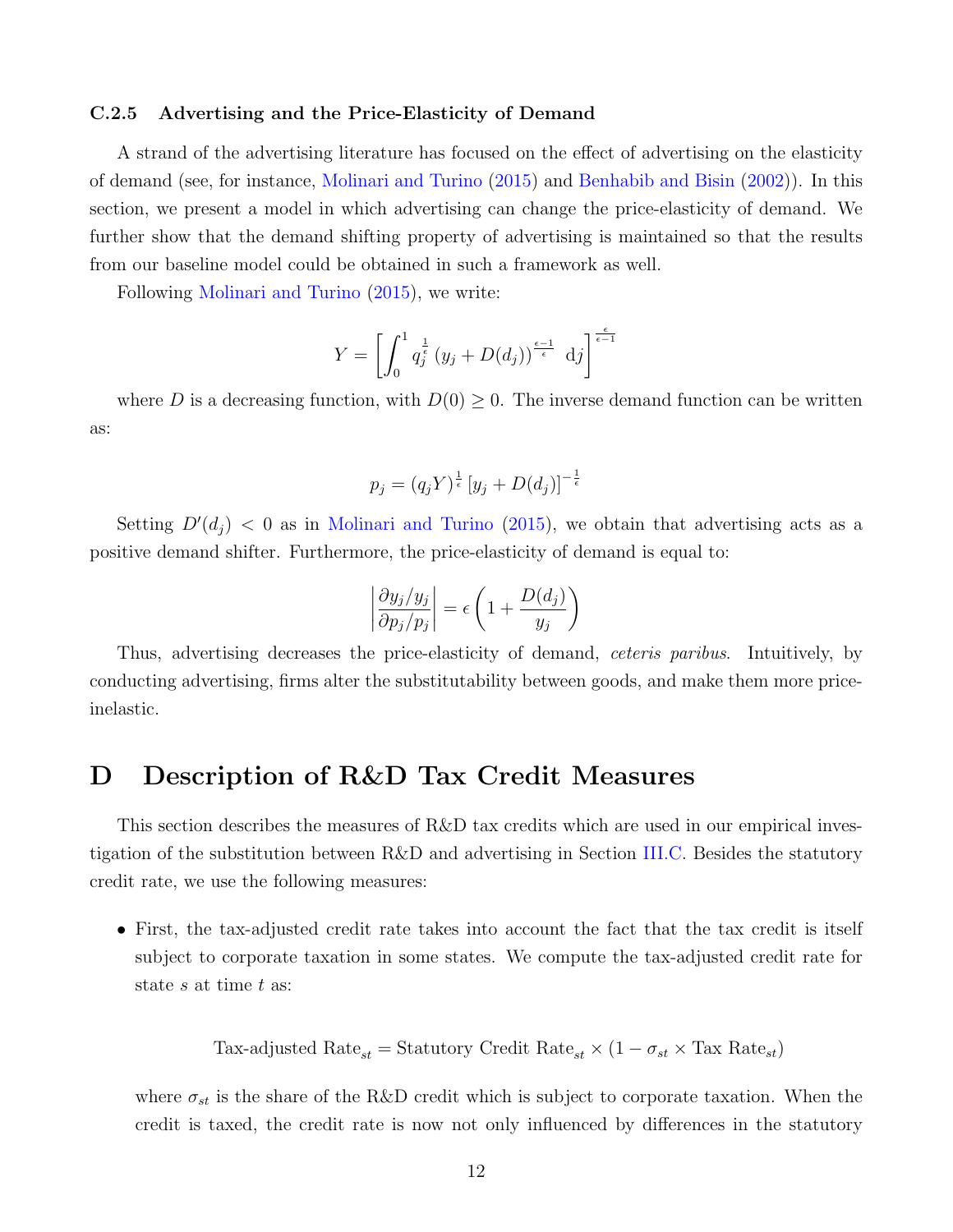credit rate over time and across states, but also by changes in corporate taxes.

• Second, we use an alternative measure of the marginal effective R&D tax credit, proposed by [Wilson](#page-13-10) [\(2009\)](#page-13-10). This measure is available only until 2006. It acknowledges the different definitions of the R&D expenditures which are eligible for tax credit as well as the horizon over which the tax credit is calculated. In some states, all R&D expenditures can lead to a tax credit, while some other states offer a credit only to R&D expenditures above a certain base level. This threshold, in turn, may be a moving average of past R&D expenditures. For such states, the moving-average base is usually computed as the product of firm sales and the R&D-to-sales ratio over the n previous periods. For a firm with R&D expenditures above the base level, the marginal effective tax credit rate  $(m_{st})$  is computed as:

$$
m_{st} = \text{Statutory Credit Rate}_{st} \times (1 - \sigma_{st} \times \tau_{st}^e) \times \left(1 - \frac{1}{n} \sum_{k=1}^n (1 + r_{t+k})^{-k}\right)
$$

where r is the real interest rate,  $n$  is the number of periods over which the moving-average base is calculated, and  $\tau_{st}^e$  is the effective marginal tax rate which takes into account the fact that, in some states, taxes paid to the state can be deducted from federal taxable income, and vice versa. The rate also takes into account the fact that R&D tax credit are subject to corporate taxation in some states.

For states with base definition based on the moving-average of past R&D activity, every dollar spent on R&D today decreases the amount of R&D that qualifies for a tax credit in the future and hence reduces the effective marginal tax credit rate. In some states such as New York and Connecticut, all R&D expenditure qualifies for a tax credit (i.e., there is no moving-average definition of the base level). In these cases, the marginal effective credit rate is equal to the (tax-adjusted) statutory credit rate.

• Finally, we use one additional state-level measure of the cost of R&D: the R&D user cost. This measure was extended from [Hall and Jorgenson](#page-13-11) [\(1967\)](#page-13-11) to R&D investment by [Bloom](#page-13-12) [et al.](#page-13-12) [\(2002\)](#page-13-12), and computed at the U.S. state and federal levels by [Wilson](#page-13-10) [\(2009\)](#page-13-10). In particular, the user cost of R&D in state  $j$  is given by:

$$
\text{R&D User Cost}_{st} = \frac{1 - v \left( m_{st} + m_{ft} \right) - z \left( \tau_{st}^e + \tau_{ft}^e \right)}{1 - \left( \tau_{st}^e + \tau_{ft}^e \right)} \left( r_t + \delta \right)
$$

where the f subscript stands for *federal*, v is the share of R&D expenditures that qualifies for preferential tax treatment, z is the present discounted value of tax depreciation allowances, and  $\delta$  is the depreciation rate of R&D capital. Following [Wilson](#page-13-10) [\(2009\)](#page-13-10), we set  $v = 0.5$ ,  $z = 0.525$  and  $\delta = 0.15$ .